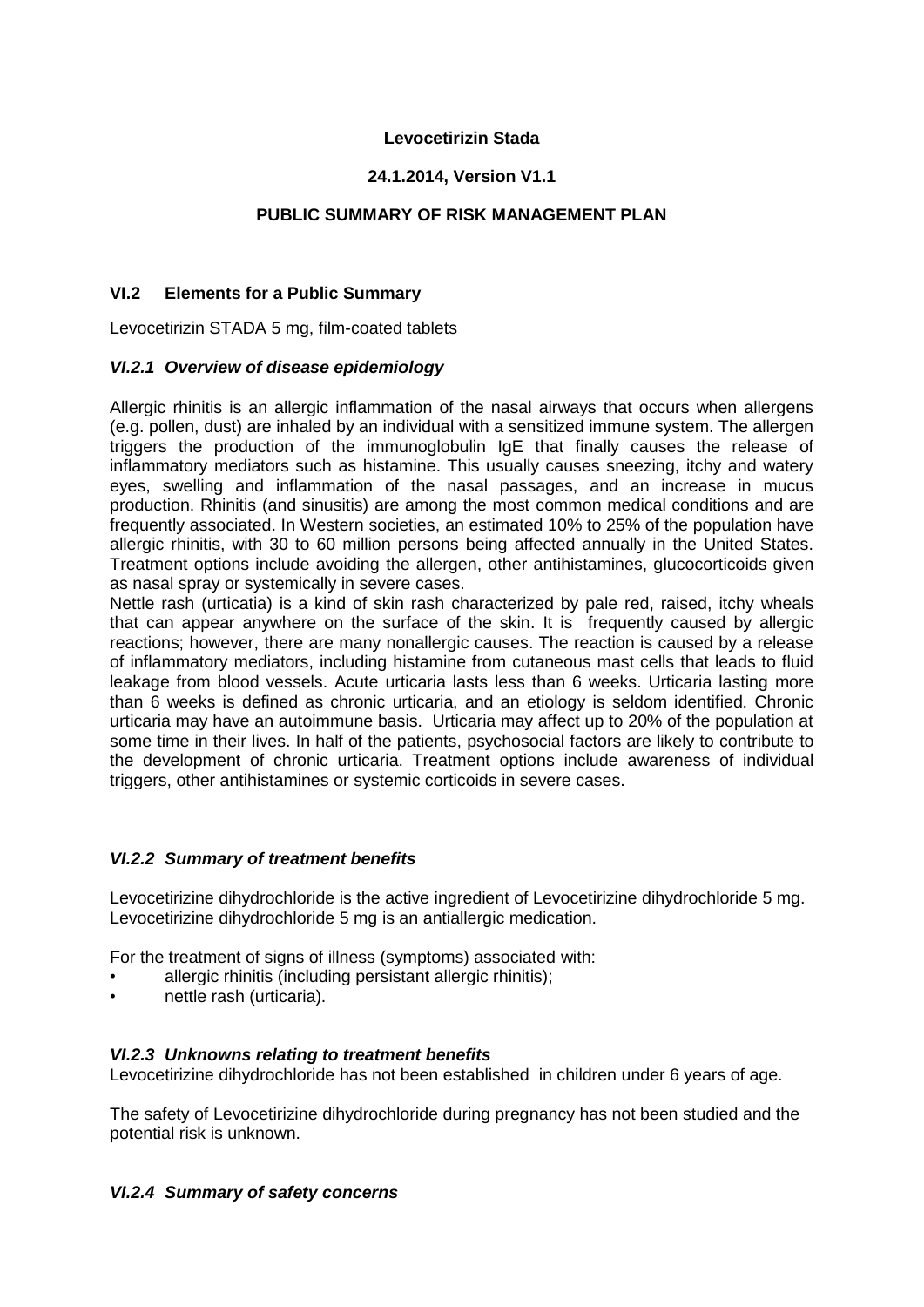# **Important identified risks**

| <b>Risk</b>                                                                                                                                                            | What is known                                                                                                                                                                                                                                        | Preventability                                                                                                                                                                                                                                                                                                                                                                                                                                                               |
|------------------------------------------------------------------------------------------------------------------------------------------------------------------------|------------------------------------------------------------------------------------------------------------------------------------------------------------------------------------------------------------------------------------------------------|------------------------------------------------------------------------------------------------------------------------------------------------------------------------------------------------------------------------------------------------------------------------------------------------------------------------------------------------------------------------------------------------------------------------------------------------------------------------------|
| Hypersensitivity reaction to<br>Levocetirizine dihydrochloride<br>or an antihistamine<br>(Hypersensitivity to<br>levocetirizine or to other<br>piperazine derivatives) | The frequency of allergic<br>reactions (that might include<br>swelling of the mouth, tongue,<br>face and/or throat, breathing or<br>swallowing difficulties, hives,<br>sudden fall in blood pressure<br>leading to collapse or shock) is<br>unknown. | Levocetirizine dihydrochloride<br>should be discontinued<br>promptly and appropriate<br>treatment should be initiated in<br>case of an allergic reaction.<br>Always take this medicine as<br>prescribed by your doctor and<br>as indicated in the Package<br>Leaflet. This will minimise the<br>risk of developing adverse drug<br>reactions.                                                                                                                                |
| Impairment of kidney function<br>(Renal impairment)                                                                                                                    | The excretion of Levocetirizine<br>dihydrochloride depends on the<br>kidney function. Is is<br>recommended to adjust the<br>dosing intervals in patients with<br>impaired kidney function.                                                           | Patients with impaired kidney<br>function may be given a lower<br>dose according to the severity<br>of their kidney disease.<br>Usage in patients with severe<br>impairment of kidney function<br>(severe renal failure with a<br>creatinine clearance below 10<br>ml/min) is forbidden.<br>Always take this medicine as<br>prescribed by your doctor and<br>as indicated in the Package<br>Leaflet. This will minimise the<br>risk of developing adverse drug<br>reactions. |

# **Important potential risks**

| <b>Risk</b>                                                                              | What is known<br>(Including reason why it is considered a potential risk)                                                                                                                                    |
|------------------------------------------------------------------------------------------|--------------------------------------------------------------------------------------------------------------------------------------------------------------------------------------------------------------|
| <b>Iridocyclitis</b>                                                                     | Single cases of iridocyclitis have been reported from post-<br>marketing experience in temporal association with the intake of<br>levocetirizin. However, a causal relationship has not been<br>established. |
| Effects on the central nervous<br>system when concomitantly<br>administered with alcohol | Patients treated with the medicinal product may be at an increased<br>risk of developing this safety concern.                                                                                                |
| Urinary retention                                                                        | Patients treated with the medicinal product may be at an increased<br>risk of developing this safety concern.                                                                                                |